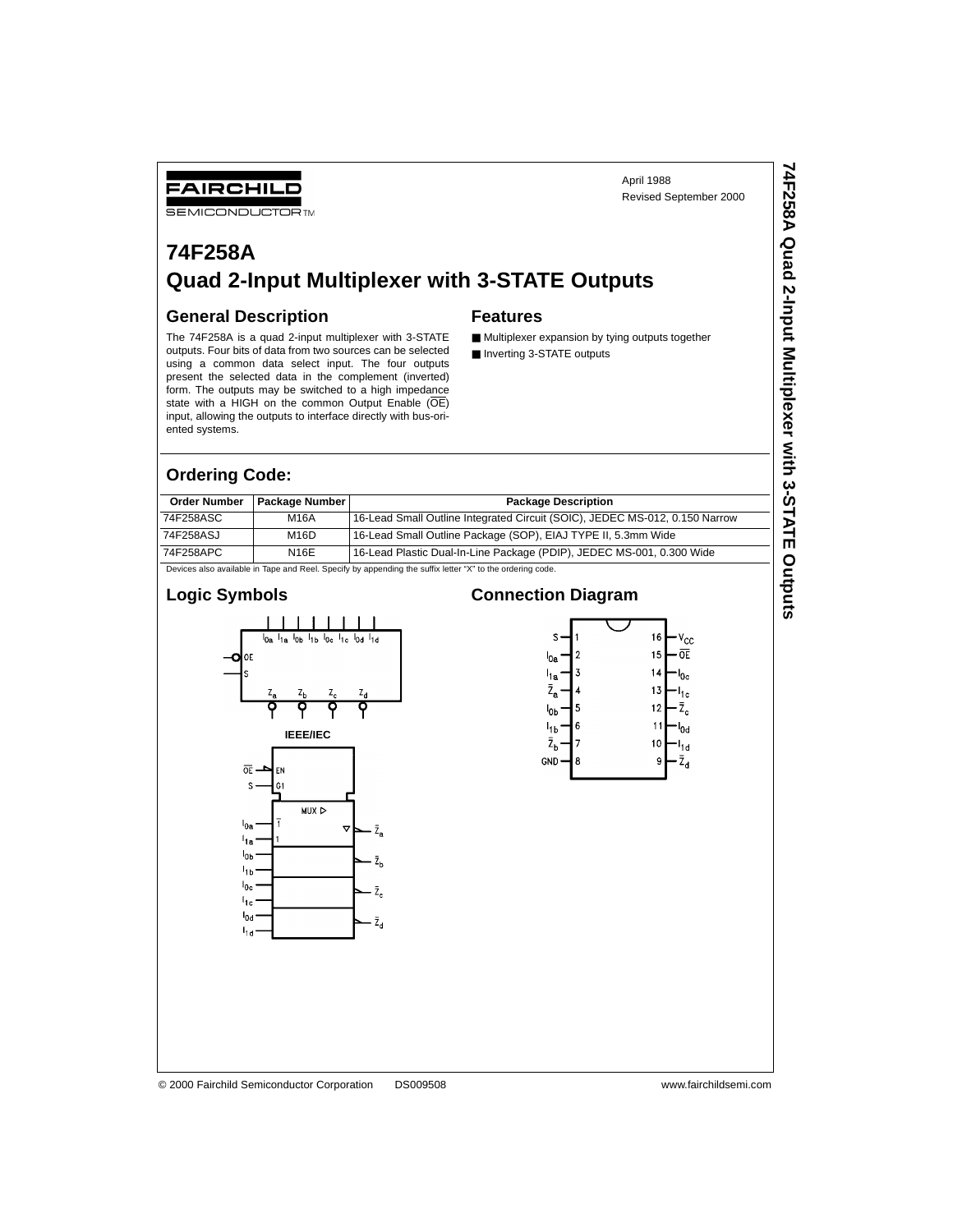## 74F258A **74F258A**

#### **Unit Loading/Fan Out**

| <b>Pin Names</b>                      | <b>Description</b>                       | U.L.            | Input $I_{\rm HI}/I_{\rm H}$            |  |  |
|---------------------------------------|------------------------------------------|-----------------|-----------------------------------------|--|--|
|                                       |                                          | <b>HIGH/LOW</b> | Output I <sub>OH</sub> /I <sub>OI</sub> |  |  |
| Is.                                   | Common Data Select Input                 | 1.0/1.0         | 20 µA/-0.6 mA                           |  |  |
| <b>OE</b>                             | 3-STATE Output Enable Input (Active LOW) | 1.0/1.0         | 20 µA/-0.6 mA                           |  |  |
| $I_{0a} - I_{0d}$                     | Data Inputs from Source 0                | 1.0/1.0         | 20 µA/-0.6 mA                           |  |  |
| $I_{1a} - I_{1d}$                     | Data Inputs from Source 1                | 1.0/1.0         | 20 µA/-0.6 mA                           |  |  |
| $\overline{Z}_{a} - \overline{Z}_{d}$ | 3-STATE Inverting Data Outputs           | 150/40 (33.3)   | $-3$ mA/24 mA (20 mA)                   |  |  |

## **Truth Table**

| Output          | <b>Select</b> | Data                 |   | Output         |  |
|-----------------|---------------|----------------------|---|----------------|--|
| Enable          | Input         | Inputs               |   |                |  |
| $\overline{OE}$ | s             | ı <sub>o</sub><br>ı, |   | $\overline{z}$ |  |
| H               | X             | X                    | X | Z              |  |
|                 | H             | X                    | L | н              |  |
| L               | н             | X                    | Н |                |  |
|                 | L             |                      | X | н              |  |
|                 |               | н                    | X |                |  |

H = HIGH Voltage Level<br>L = LOW Voltage Level

 $X = Immateria$ 

Z = High Impedance

#### **Functional Description**

The 74F258A is a quad 2-input multiplexer with 3-STATE outputs. It selects four bits of data from two sources under control of a common Select input (S). When the Select input is LOW, the  $I_{0x}$  inputs are selected and when Select is HIGH, the  $I_{1x}$  inputs are selected. The data on the selected inputs appears at the outputs in inverted form. The 74F258A is the logic implementation of a 4-pole, 2 position switch where the position of the switch is determined by the logic levels supplied to the Select input. The logic equation for the outputs is shown below:

$$
\overline{Z}_n = \overline{OE} \cdot (I_{1n} \cdot S + I_{0n} \cdot \overline{S})
$$

When the Output Enable input  $(\overline{OE})$  is HIGH, the outputs are forced to a high impedance OFF state. If the outputs of the 3-STATE devices are tied together, all but one device must be in the high impedance state to avoid high currents that would exceed the maximum ratings. Designers should ensure that Output Enable signals to 3-STATE devices whose outputs are tied together are designed so there is no overlap.



www.fairchildsemi.com 2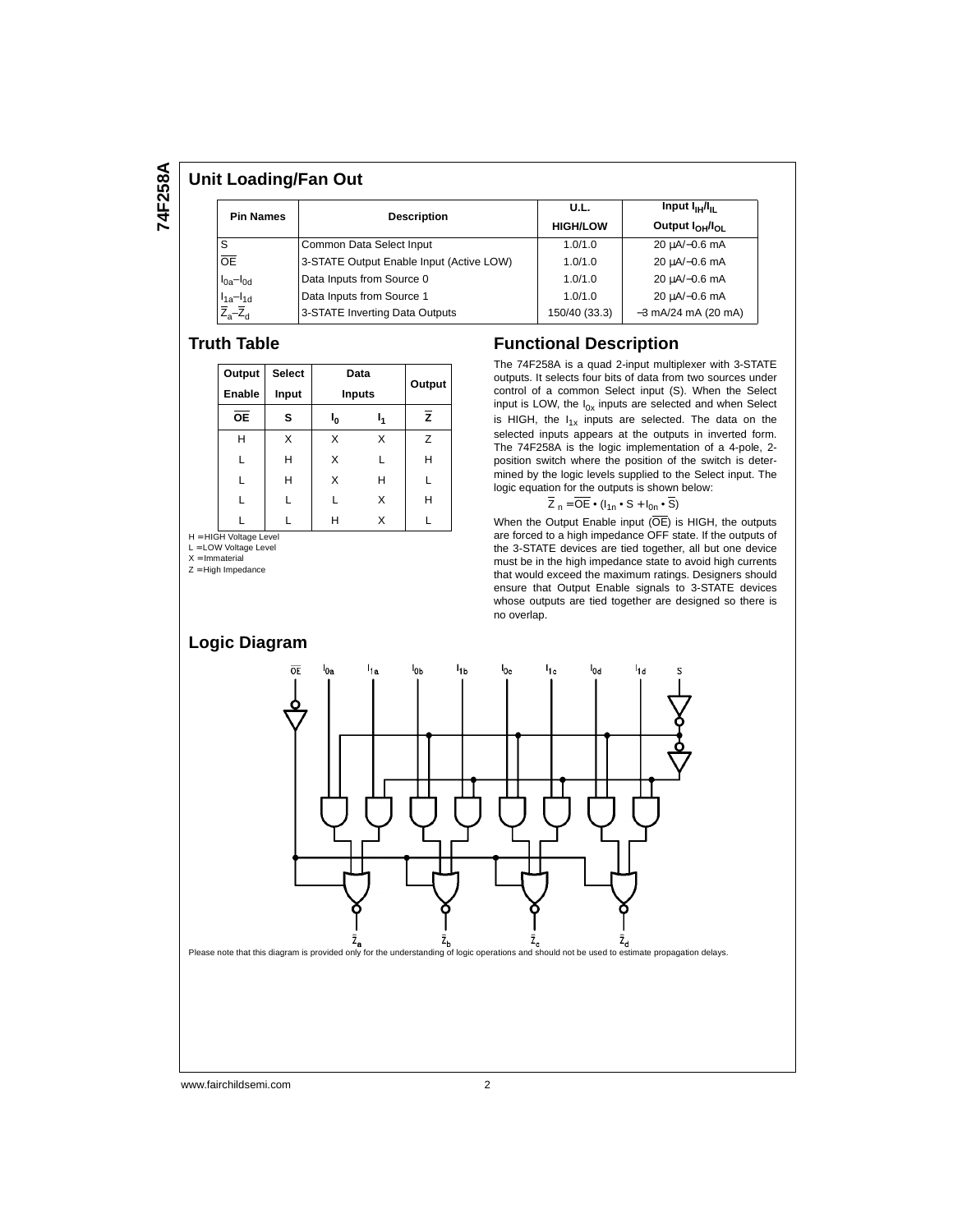### **Absolute Maximum Ratings**(Note 1) **Recommended Operating**

| Storage Temperature                         | $-65^{\circ}$ C to $+150^{\circ}$ C |  |  |  |  |
|---------------------------------------------|-------------------------------------|--|--|--|--|
| Ambient Temperature under Bias              | $-55^{\circ}$ C to $+125^{\circ}$ C |  |  |  |  |
| Junction Temperature under Bias             | $-55^{\circ}$ C to $+150^{\circ}$ C |  |  |  |  |
| V <sub>CC</sub> Pin Potential to Ground Pin | $-0.5V$ to $+7.0V$                  |  |  |  |  |
| Input Voltage (Note 2)                      | $-0.5V$ to $+7.0V$                  |  |  |  |  |
| Input Current (Note 2)                      | $-30$ mA to $+5.0$ mA               |  |  |  |  |
| Voltage Applied to Output                   |                                     |  |  |  |  |
| in HIGH State (with $V_{CC} = 0V$ )         |                                     |  |  |  |  |
| <b>Standard Output</b>                      | $-0.5V$ to $V_{CC}$                 |  |  |  |  |
| 3-STATE Output                              | $-0.5V$ to $+5.5V$                  |  |  |  |  |
| <b>Current Applied to Output</b>            |                                     |  |  |  |  |
| in LOW State (Max)                          | twice the rated $I_{\Omega}$ (mA)   |  |  |  |  |
| ESD Last Passing Voltage (Min)              | 4000V                               |  |  |  |  |

# **Conditions**

Free Air Ambient Temperature 0°C to +70°C Supply Voltage  $+4.5V$  to  $+5.5V$  74F258A **74F258A**

**Note 1:** Absolute maximum ratings are values beyond which the device may be damaged or have its useful life impaired. Functional operation under these conditions is not implied.

**Note 2:** Either voltage limit or current limit is sufficient to protect inputs.

## **DC Electrical Characteristics**

| Symbol           | Parameter                    |                        | Min   | Typ  | Max    | <b>Units</b>   | $V_{\rm CC}$ | <b>Conditions</b>                |
|------------------|------------------------------|------------------------|-------|------|--------|----------------|--------------|----------------------------------|
| $V_{\text{IH}}$  | Input HIGH Voltage           |                        | 2.0   |      |        | $\vee$         |              | Recognized as a HIGH Signal      |
| $V_{IL}$         | Input LOW Voltage            |                        |       |      | 0.8    | $\overline{V}$ |              | Recognized as a LOW Signal       |
| $V_{CD}$         | Input Clamp Diode Voltage    |                        |       |      | $-1.2$ | $\overline{V}$ | Min          | $I_{IN} = -18$ mA                |
| $V_{OH}$         | Output HIGH                  | $10\%$ V <sub>CC</sub> | 2.5   |      |        |                |              | $I_{OH} = -1$ mA                 |
|                  | Voltage                      | 10% V <sub>CC</sub>    | 2.4   |      |        | $\vee$         | Min          | $I_{OH} = -3 mA$                 |
|                  |                              | 5% V <sub>CC</sub>     | 2.7   |      |        |                |              | $I_{OH} = -1$ mA                 |
|                  |                              | 5% V <sub>CC</sub>     | 2.7   |      |        |                |              | $I_{OH} = -3 mA$                 |
| $V_{OL}$         | Output LOW Voltage           | $10\%$ V <sub>CC</sub> |       |      | 0.5    | $\vee$         | Min          | $I_{OL}$ = 24 mA                 |
| Ιщ               | Input HIGH                   |                        |       |      | 5.0    | μA             | Max          | $V_{IN} = 2.7V$                  |
|                  | Current                      |                        |       |      |        |                |              |                                  |
| l <sub>BVI</sub> | Input HIGH Current           |                        |       |      | 7.0    | μA             | Max          | $V_{IN} = 7.0V$                  |
|                  | <b>Breakdown Test</b>        |                        |       |      |        |                |              |                                  |
| $I_{CEX}$        | Output HIGH                  |                        |       |      | 50     | μA             | Max          | $V_{\text{OUT}} = V_{\text{CC}}$ |
|                  | Leakage Current              |                        |       |      |        |                |              |                                  |
| $V_{ID}$         | Input Leakage                |                        | 4.75  |      |        | $\vee$         | 0.0          | $I_{ID} = 1.9 \mu A$             |
|                  | Test                         |                        |       |      |        |                |              | All Other Pins Grounded          |
| $I_{OD}$         | Output Leakage               |                        |       |      | 3.75   | μA             | 0.0          | $VION = 150 mV$                  |
|                  | <b>Circuit Current</b>       |                        |       |      |        |                |              | All Other Pins Grounded          |
| Ι'n.             | Input LOW Current            |                        |       |      | $-0.6$ | mA             | Max          | $V_{IN} = 0.5V$                  |
| $I_{OZH}$        | Output Leakage Current       |                        |       |      | 50     | μA             | Max          | $V_{OIII} = 2.7V$                |
| $I_{OZL}$        | Output Leakage Current       |                        |       |      | $-50$  | μA             | Max          | $V_{\text{OUT}} = 0.5V$          |
| $I_{OS}$         | Output Short-Circuit Current |                        | $-60$ |      | $-150$ | mA             | Max          | $V_{\text{OUT}} = 0V$            |
| l <sub>zz</sub>  | <b>Bus Drainage Test</b>     |                        |       |      | 500    | μA             | 0.0V         | $V_{\text{OUT}} = V_{\text{CC}}$ |
| $I_{\rm CCH}$    | Power Supply Current         |                        |       | 6.2  | 9.5    | mA             | Max          | $V_{\Omega}$ = HIGH              |
| ICCL             | Power Supply Current         |                        |       | 15.1 | 23     | mA             | Max          | $V_{\Omega}$ = LOW               |
| $I_{CCZ}$        | Power Supply Current         |                        |       | 11.3 | 17     | mA             | Max          | $V_{\Omega}$ = HIGH Z            |